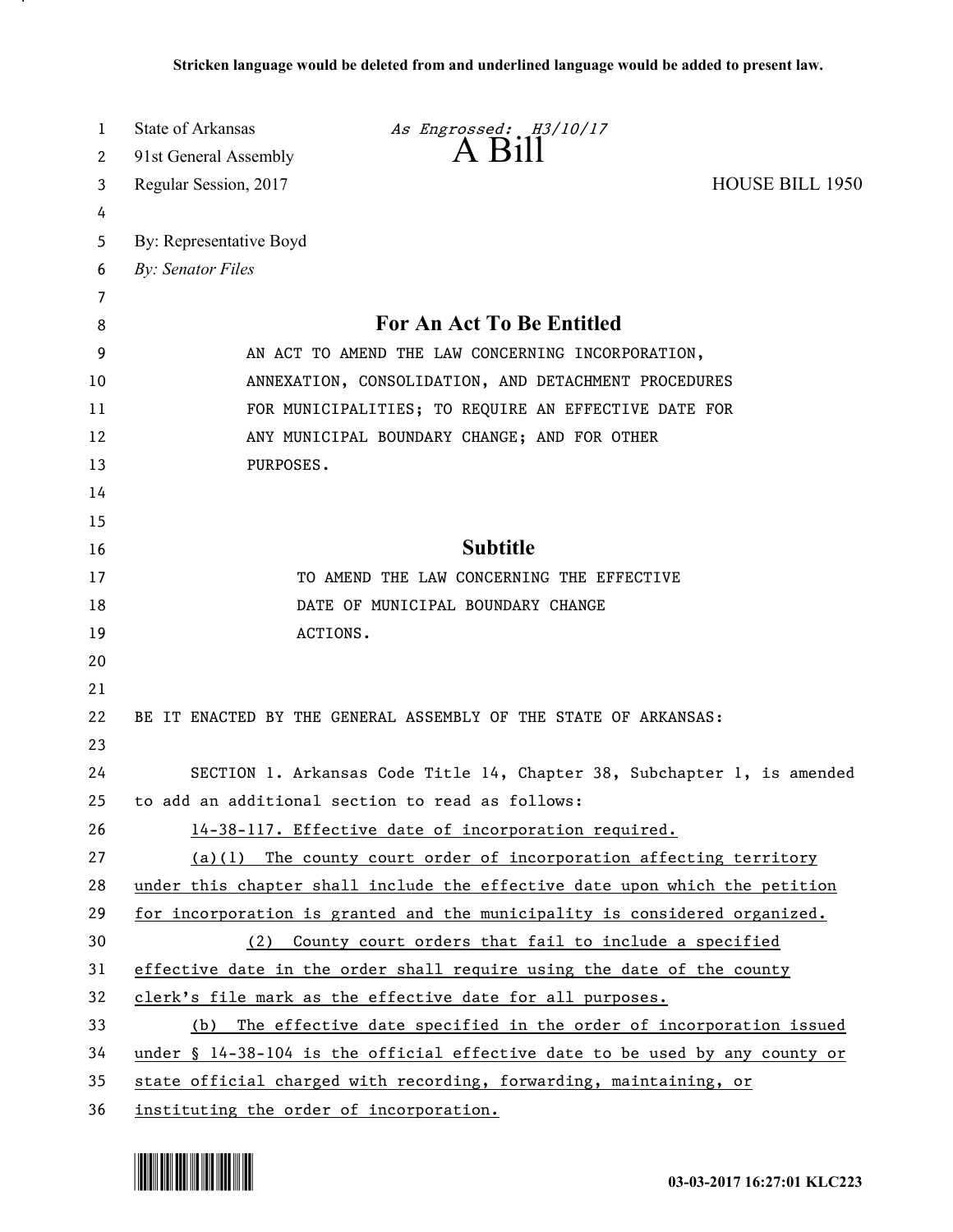As Engrossed: H3/10/17 HB1950

| $\mathbf 1$ | $(c)(1)$ In the event of a circuit court challenge to the county court        |
|-------------|-------------------------------------------------------------------------------|
| 2           | order of incorporation, the final order of the circuit court shall specify a  |
| 3           | change to the effective date, if any.                                         |
| 4           | In the absence of a specific attestation, the county court-<br>(2)            |
| 5           | ordered effective date is the effective date.                                 |
| 6           |                                                                               |
| 7           | SECTION 2. Arkansas Code Title 14, Chapter 40, Subchapter 1, is amended       |
| 8           | to add an additional section to read as follows:                              |
| 9           | 14-40-102. Effective date of annexation, consolidation, or detachment         |
| 10          | required.                                                                     |
| 11          | $(a)(1)$ An annexation, consolidation, or detachment action that affects      |
| 12          | territory under this chapter shall include in its ordinance or resolution the |
| 13          | date upon which the annexation, consolidation, or detachment is considered    |
| 14          | final.                                                                        |
| 15          | (2) An ordinance or resolution that fails to include a specified              |
| 16          | effective date shall use the date of the municipal clerk or municipal         |
| 17          | recorder file mark or attestation, whichever is later in time, as the         |
| 18          | effective date for all purposes.                                              |
| 19          | $(b)(1)$ The date specified in the ordinance or resolution is the             |
| 20          | official effective date of the annexation, consolidation, or detachment.      |
| 21          | (2) An amendment to the ordinance or resolution shall carry its               |
| 22          | own effective date or modification of the effective date.                     |
| 23          | (3) An amendment that fails to include a specified effective                  |
| 24          | date shall use the date of the municipal clerk or municipal recorder file     |
| 25          | mark or attestation, whichever is later in time, as the effective date of the |
| 26          | amendment for all purposes.                                                   |
| 27          | $(c)(1)$ If a municipality initiates an annexation, consolidation, or         |
| 28          | detachment action under § 14-40-204 or § 14-40-501, the effective date shall  |
| 29          | be specified.                                                                 |
| 30          | (2) An ordinance or resolution that fails to include a specified              |
| 31          | effective date shall use the date of the municipal clerk or municipal         |
| 32          | recorder file mark or attestation, whichever is later in time, as the         |
| 33          | effective date for all purposes.                                              |
| 34          | (d) The effective date specified in an ordinance or resolution issued         |
| 35          | under this chapter is the official effective date to be used by any county or |
| 36          | state official charged with recording, forwarding, maintaining, or            |

2 03-03-2017 16:27:01 KLC223